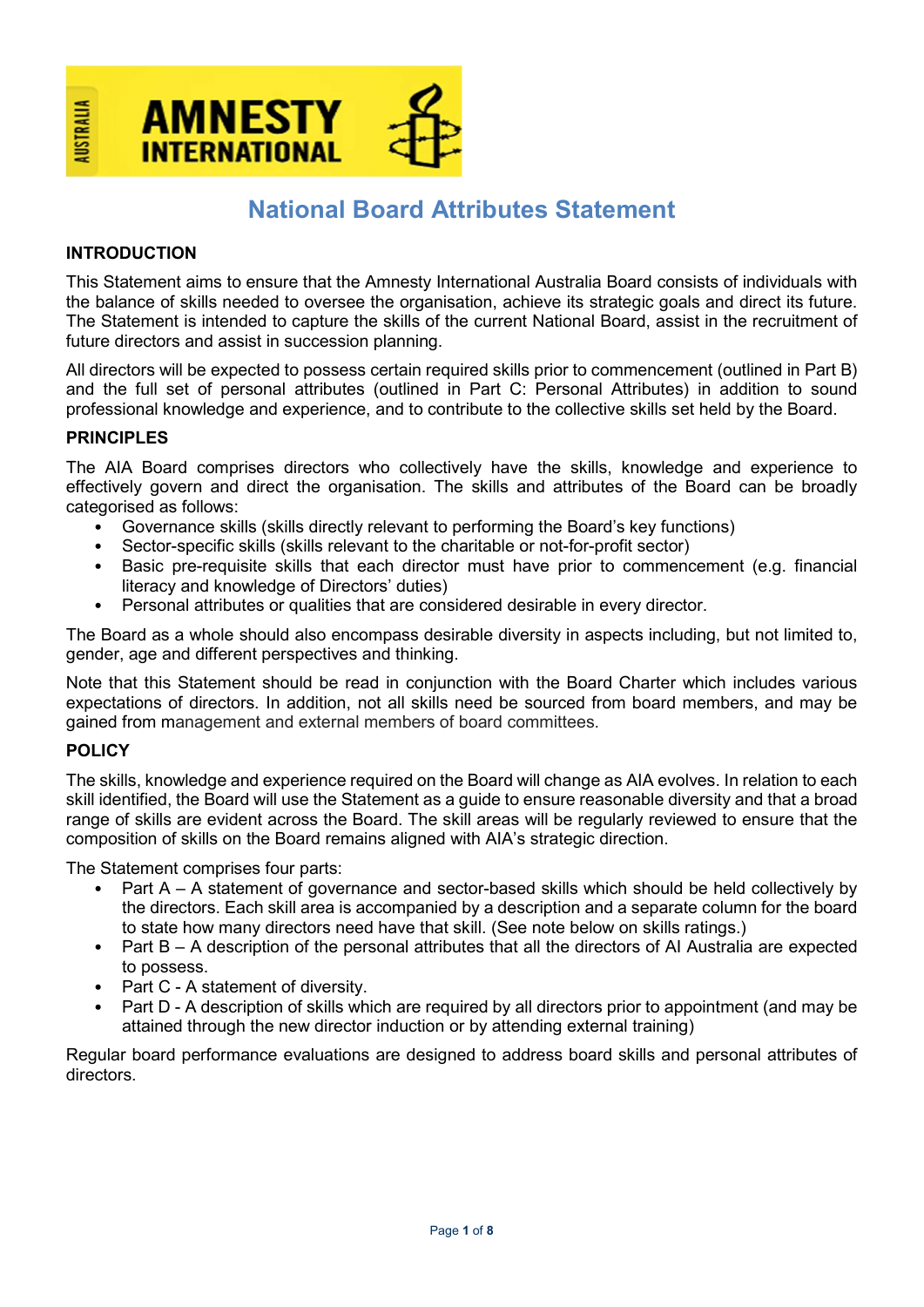## Note on skills:

As directors are appointed or elected to the Board, their skill sets will be noted in the 'Director Strengths' column. The top 3 or 4 skills held by each director will be mapped so that the Board can readily ascertain the collective skill strengths and gaps. The following is the rating scale used for key competencies:

| Low                                                                                                                              | <b>Moderate</b>                                                                      | Good                                                                                                              | <b>Advanced</b>                                                                                                                       |
|----------------------------------------------------------------------------------------------------------------------------------|--------------------------------------------------------------------------------------|-------------------------------------------------------------------------------------------------------------------|---------------------------------------------------------------------------------------------------------------------------------------|
| can tick a few of the<br>elements of the<br>description.                                                                         | I can tick most of the<br>elements of the<br>description                             | can tick all of the<br>elements of the<br>description as well as<br>some others.                                  | I can tick all of the<br>elements of the<br>description and can<br>provide many other<br>strong examples which<br>fit into this area. |
| have limited<br>experience in this area,<br>am not yet at ease here<br>and have much room to<br>develop my ability and<br>skill. | I have some<br>experience and am<br>moderately at ease with<br>this competency area. | I am experienced in this<br>area and feel<br>comfortable with my<br>ability and skill in this<br>competency area. | I am very experienced<br>and am very<br>comfortable with my<br>ability and skill in this<br>competency area.                          |

#### February 2022 - Approved by the National Board.

February 2022 - The Nomination and Assessment Committee endorses the descriptions of the skills and personal attributes set out in the matrix, but neither supports nor opposes the number of directors required to have each skill, as it has not conducted a skills needs assessment of the National Board.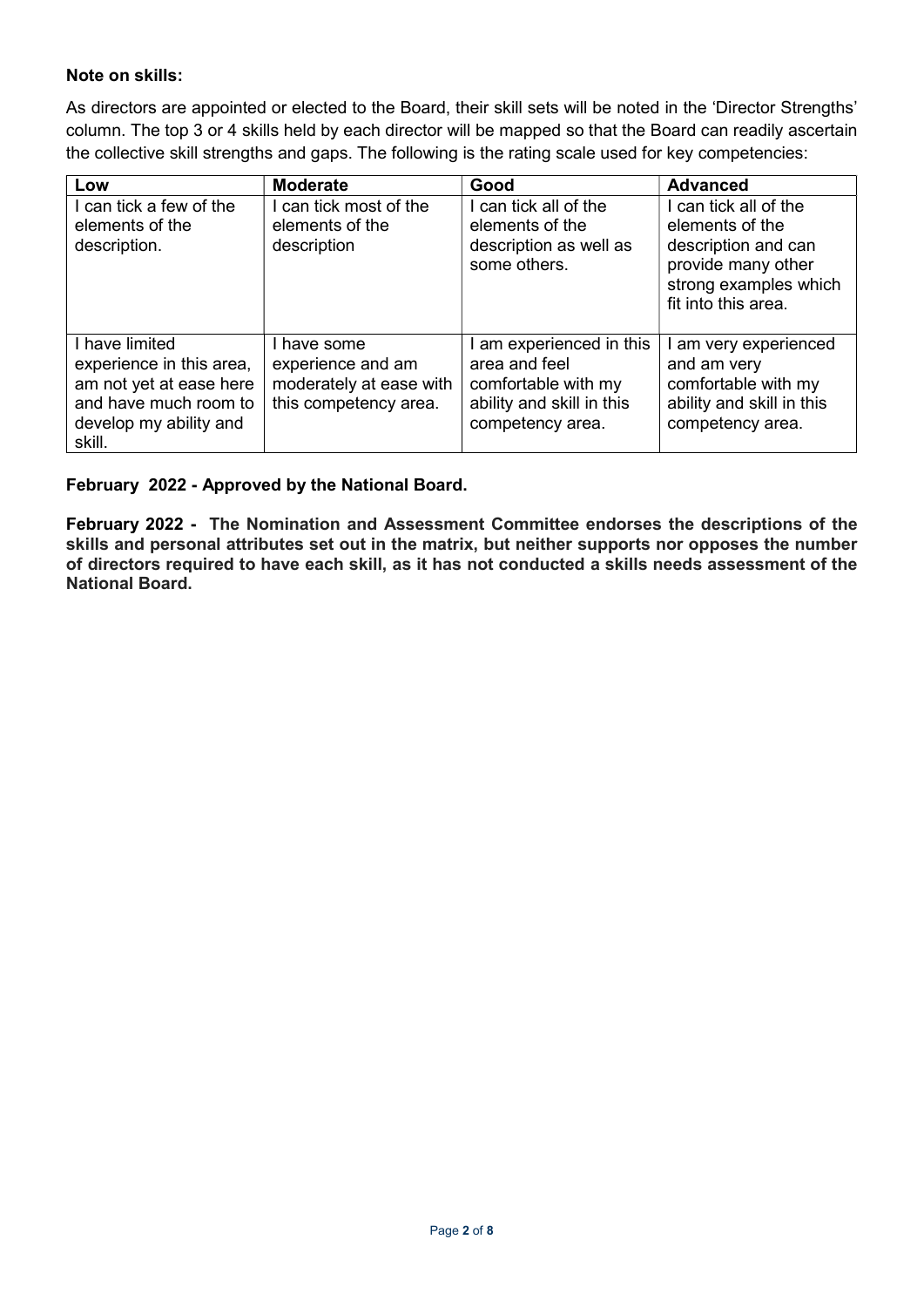# Attributes Statement

# Part A – Collective Capabilities (governance skills and sector-specific skills)

| <b>Capability Area</b> | <b>Description</b>                                                    | Needed by:          | <b>Key Director Strengths</b>                                   |
|------------------------|-----------------------------------------------------------------------|---------------------|-----------------------------------------------------------------|
|                        |                                                                       | All directors (all) | Rating is L for low, M for moderate, G for good, A for advanced |
|                        |                                                                       | Most (5-6)          |                                                                 |
|                        |                                                                       | Several (3-4)       |                                                                 |
|                        |                                                                       | A few (1-2)         |                                                                 |
|                        |                                                                       | Optional (0-1)      |                                                                 |
| Activism               | Skills, knowledge or experience in:                                   | Several             |                                                                 |
|                        | mobilising (maximising public support for a campaign<br>$\bullet$     |                     |                                                                 |
|                        | by seeking to engage in action as many people as                      |                     |                                                                 |
|                        | possible who are already disposed to support a                        |                     |                                                                 |
|                        | campaign and have the skills necessary for action)                    |                     |                                                                 |
|                        | organising (building breadth and depth of activism by<br>$\bullet$    |                     |                                                                 |
|                        | developing democratic leaders and enabling                            |                     |                                                                 |
|                        | engagement in collective action).                                     |                     |                                                                 |
| Strategy, Planning     | Demonstrated ability to think strategically and identify<br>$\bullet$ | Most                |                                                                 |
| and evaluation         | effective strategies.                                                 |                     |                                                                 |
|                        | Skills in critically assessing strategies, and strategic<br>$\bullet$ |                     |                                                                 |
|                        | opportunities and threats                                             |                     |                                                                 |
| Governance             | Demonstrated ability to apply corporate governance                    | Most                |                                                                 |
|                        | principles in a commercial enterprise, not-for-profit                 |                     |                                                                 |
|                        | enterprise or other regulated entity.                                 |                     |                                                                 |
| Risk and               | Demonstrated ability to identify key risks, including                 | A few               |                                                                 |
| Compliance             | reputational risk, in a wide range of areas including                 |                     |                                                                 |
|                        | legal and regulatory compliance                                       |                     |                                                                 |
|                        | Demonstrated ability to lead risk culture, processes                  |                     |                                                                 |
|                        | and structures.                                                       |                     |                                                                 |
| Legal                  | Skills knowledge or experience in corporate law/legal                 | A few               |                                                                 |
|                        | practice with emphasis on:                                            |                     |                                                                 |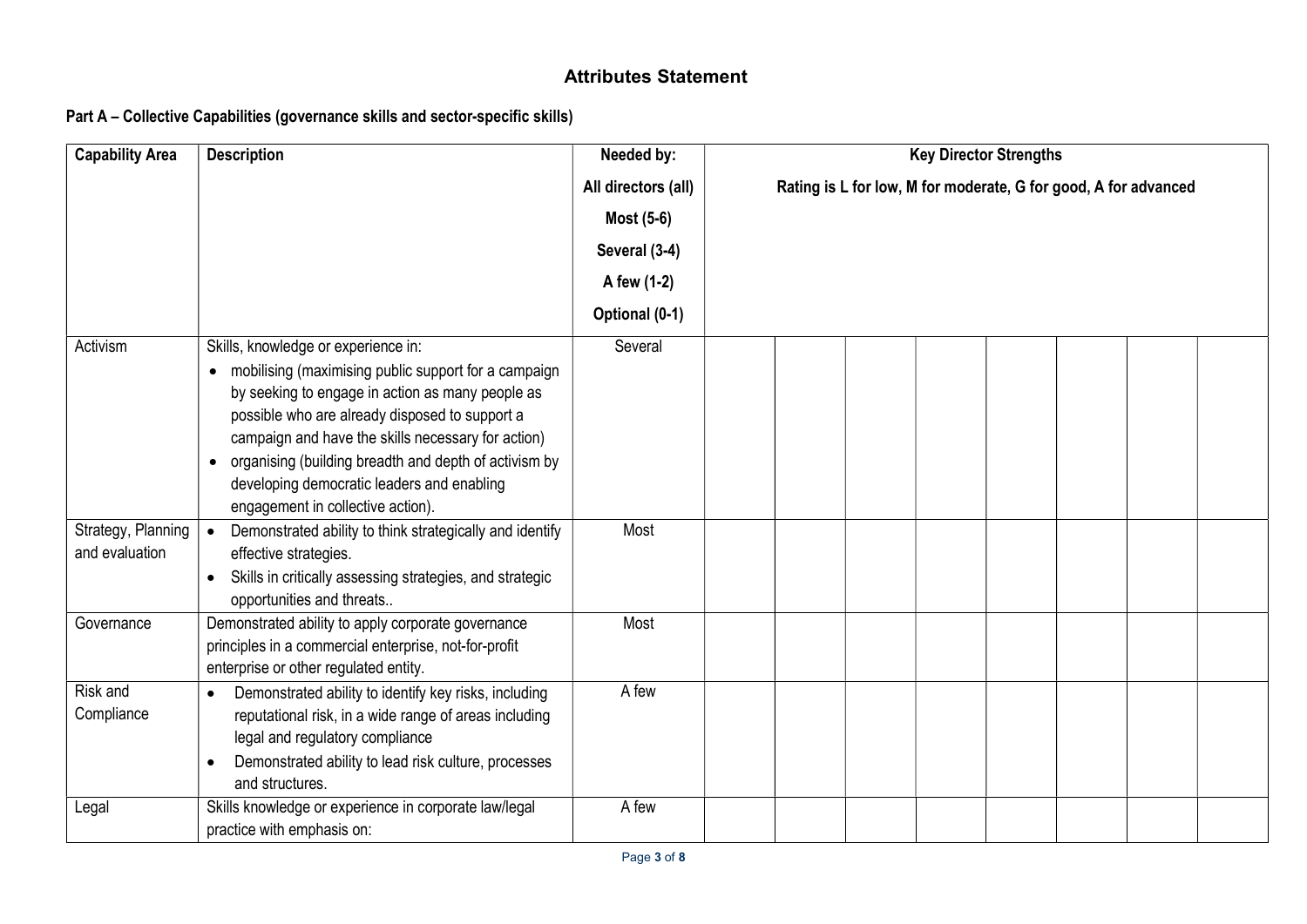|                               | Laws relating to not-for-profit organisations and<br>$\bullet$<br>their regulatory environment<br>Commercial law                                                                                                                                                                                                                                                                                                                                                                                                                             |            |  |  |  |  |
|-------------------------------|----------------------------------------------------------------------------------------------------------------------------------------------------------------------------------------------------------------------------------------------------------------------------------------------------------------------------------------------------------------------------------------------------------------------------------------------------------------------------------------------------------------------------------------------|------------|--|--|--|--|
| <b>Financial literacy</b>     | $\bullet$<br>Financial literacy adequate for the director to meet<br>$\bullet$<br>legislative responsibilities; exercise due care and<br>diligence in governance of Al Australia's financial<br>affairs; understand the company's financial<br>information needs; and recognise when consultation<br>with a financial expert is needed.<br>Skills and knowledge that enable informed and<br>effective decisions to be made about the use of<br>financial resources, commensurate with the<br>operational and financial risks of AI Australia | <b>All</b> |  |  |  |  |
| Financial                     | Skills, knowledge or experience in accounting and/or                                                                                                                                                                                                                                                                                                                                                                                                                                                                                         | Most       |  |  |  |  |
| Performance                   | finance and/or budget and resource management and<br>the ability to:<br>Analyse key financial statements<br>Critically assess financial viability and performance<br>٠<br>Contribute to strategic financial planning<br>Oversee budgets and the efficient use of resources<br>$\bullet$<br>Oversee funding arrangements and accountability<br>٠<br>Understand and oversee compliance and risk audits.                                                                                                                                        |            |  |  |  |  |
| Marketing &<br>Communications | Knowledge of and experience in marketing services<br>$\bullet$<br>to members and public promotion campaigns.<br>Demonstrated experience in media relations, media<br>$\bullet$<br>strategy and/or journalism.<br>Experience in, or a thorough understanding of,<br>communication with industry groups and/or end<br>users through a range of relevant communication<br>channels, including digital.                                                                                                                                          | A few      |  |  |  |  |
| Human Resource<br>Management  | Qualification and experience in human resource<br>management with an understanding of:<br>Not-for-Profit organisations<br>$\bullet$                                                                                                                                                                                                                                                                                                                                                                                                          | A few      |  |  |  |  |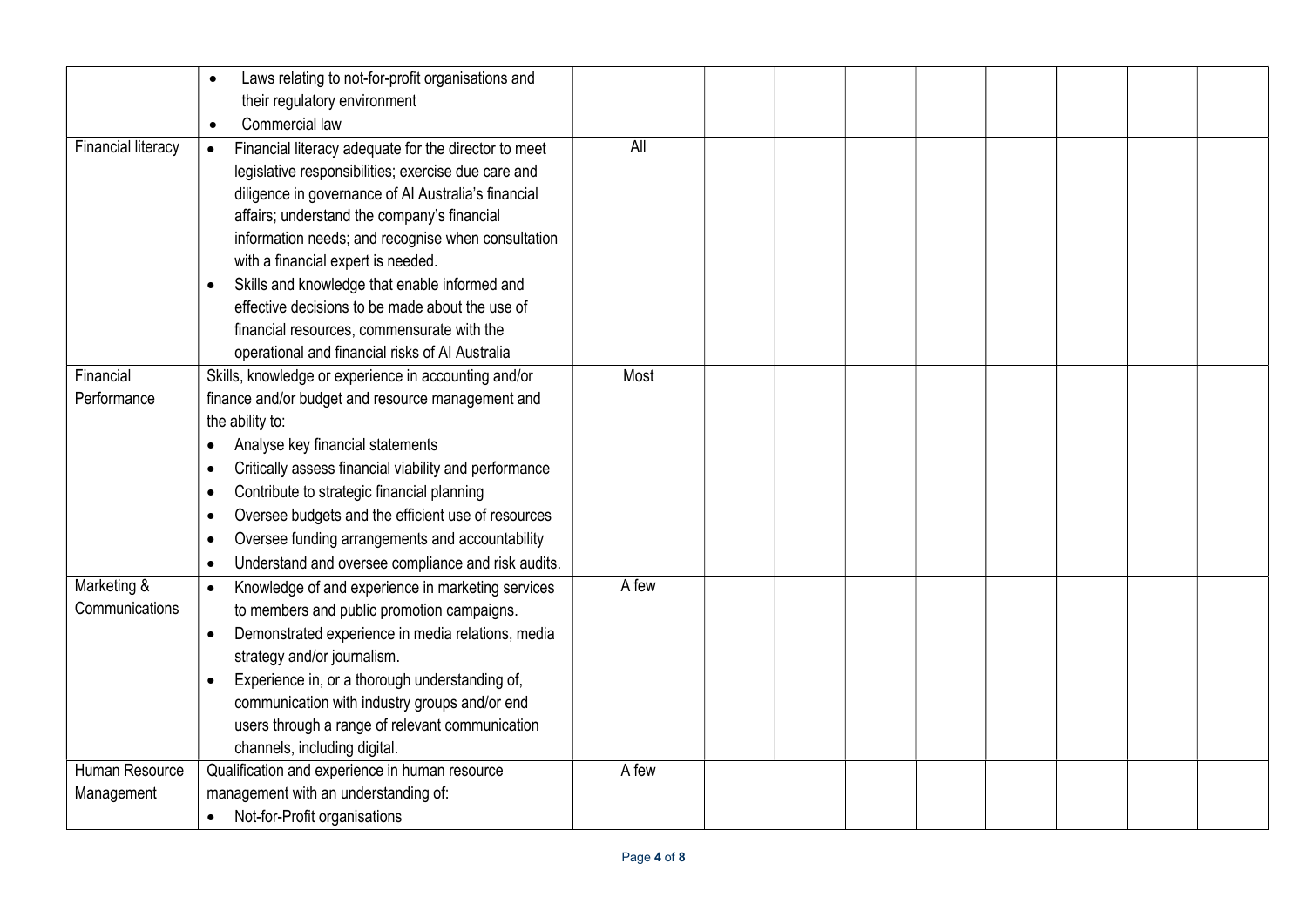|                   | Employment law                                            |         |  |  |  |  |
|-------------------|-----------------------------------------------------------|---------|--|--|--|--|
|                   | Change management (experience in process, tools           |         |  |  |  |  |
|                   | and techniques to manage the people side of               |         |  |  |  |  |
|                   | change to achieve required business outcomes)             |         |  |  |  |  |
|                   | Conflict management/mediation                             |         |  |  |  |  |
|                   | Experience in the appointment, remuneration and           |         |  |  |  |  |
|                   | evaluation of a CEO.                                      |         |  |  |  |  |
| Technology /      | Demonstrated qualifications, skills and experience in IT  | A few   |  |  |  |  |
| Digital and Data  | and/or digital industries with an ability to apply new    |         |  |  |  |  |
| Analytics         | technology to the not-for-profit sector.                  |         |  |  |  |  |
| Human Rights      | Skills, knowledge or experience of:                       | A few   |  |  |  |  |
| and International | Legal structures, standards and principles relating to    |         |  |  |  |  |
| Law               | human rights laws within Australia;                       |         |  |  |  |  |
|                   | Legal structures, standards and principles relating to    |         |  |  |  |  |
|                   | human rights laws in the international community,         |         |  |  |  |  |
|                   | including international conventions and treaties          |         |  |  |  |  |
|                   | relating to human rights law;                             |         |  |  |  |  |
|                   | Advocacy on human rights law issues, and/or               |         |  |  |  |  |
|                   | Campaigning on human rights issues.                       |         |  |  |  |  |
| Expertise at a    | Experience as a Board member or senior manager in an      | Most    |  |  |  |  |
| senior level      | organisation other than AIA.                              |         |  |  |  |  |
| Membership        | Experience in strategically managing membership           | Several |  |  |  |  |
|                   | (e.g. growth, management of relationship,                 |         |  |  |  |  |
|                   | fundraising, campaigning and activism strategies).        |         |  |  |  |  |
|                   | Growth of membership and activists                        |         |  |  |  |  |
|                   | Experience in the management of volunteers                |         |  |  |  |  |
| AIA or AI         | Understanding of AIA's or AI's operating context (such as | Most    |  |  |  |  |
| experience        | stakeholder management issues, government relations,      |         |  |  |  |  |
|                   | strategy, planning).                                      |         |  |  |  |  |
| Fundraising       | Skills, knowledge or experience in:                       | A few   |  |  |  |  |
|                   | Leading strategy for growth of income via                 |         |  |  |  |  |
|                   | fundraising/philanthropy                                  |         |  |  |  |  |
|                   | Personally give or secure funding                         |         |  |  |  |  |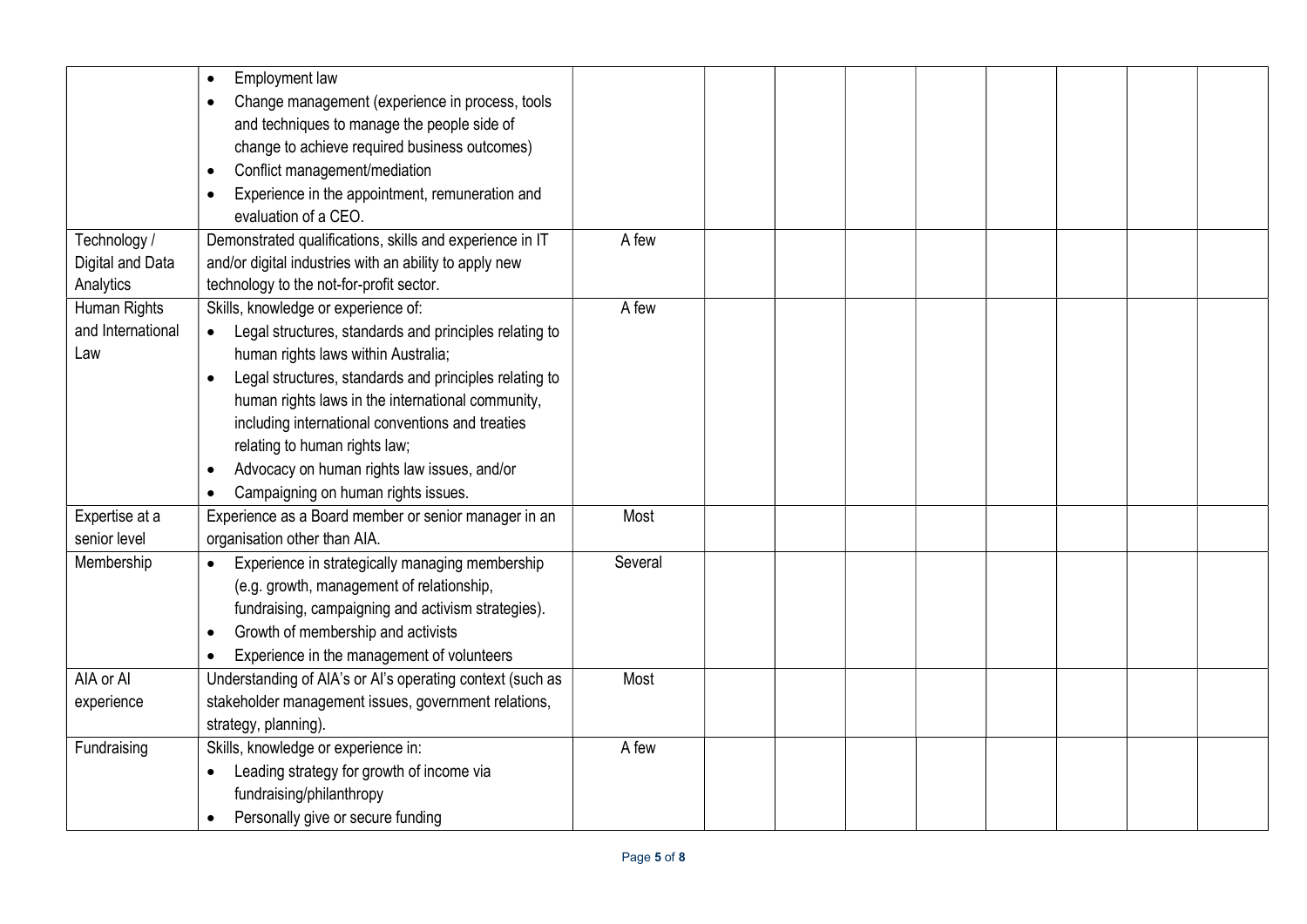# Part B: Personal Attributes

| <b>Attributes</b>                     | <b>Description</b>                                                                                                                                                                |
|---------------------------------------|-----------------------------------------------------------------------------------------------------------------------------------------------------------------------------------|
| Human Rights Advocate                 | A demonstrated commitment to human rights                                                                                                                                         |
| Integrity (ethics)                    | A demonstrated commitment to and track record of:                                                                                                                                 |
|                                       | • Displaying ethical leadership                                                                                                                                                   |
|                                       | • Understanding and fulfilling the duties and responsibilities of a director, and maintaining knowledge in this regard through professional                                       |
|                                       | development                                                                                                                                                                       |
|                                       | • Living Al Australia's values (Empowerment, Persistence, Integrity, Courage), behaviours and code of conduct<br>• Putting AI Australia's interests before any personal interests |
|                                       | • Acting in a transparent manner and declaring any activities or conduct that might be a potential conflict                                                                       |
|                                       | • Maintaining board confidentiality at all times.                                                                                                                                 |
| <b>Effective Communicator</b>         | The demonstrated ability to:                                                                                                                                                      |
|                                       | • Listen to, and constructively and appropriately debate, other people's viewpoints                                                                                               |
|                                       | • Develop and deliver cohesive arguments                                                                                                                                          |
|                                       | • Communicate effectively with a broad range of stakeholders                                                                                                                      |
|                                       | • Constructively question - preparedness to ask questions and challenge the management team and peer directors in a constructive and                                              |
|                                       | appropriate way about key issues                                                                                                                                                  |
| Contributor and committed team player | • Work with ambiguity.<br>The demonstrated ability to:                                                                                                                            |
|                                       | • Work as part of a team and commit to the principle of consensus decision-making                                                                                                 |
|                                       | • Find the passion and time to make a genuine and active contribution to the Board                                                                                                |
|                                       | • Commit to AIA objectives                                                                                                                                                        |
|                                       | • Manage stress and uncertainty                                                                                                                                                   |
| Influencer and negotiator             | The ability to negotiate outcomes and influence others to agree with those outcomes, including an ability to gain stakeholder support for the Board's<br>decisions.               |
| Critical and innovative thinker       | The demonstrated ability to critically analyse complex and detailed information, readily distil key issues, and develop innovative solutions to<br>problems.                      |
| Leader                                | Leadership skills, including the ability to:                                                                                                                                      |
|                                       | Appropriately represent AIA (including alignment with AIA values)<br>$\bullet$                                                                                                    |
|                                       | Set appropriate board and organisation culture ('tone from the top')<br>$\bullet$                                                                                                 |
|                                       | Make and take responsibility for decisions and actions<br>$\bullet$                                                                                                               |
|                                       | Be open and transparent                                                                                                                                                           |
|                                       | Work collaboratively and effectively with others.<br>$\bullet$                                                                                                                    |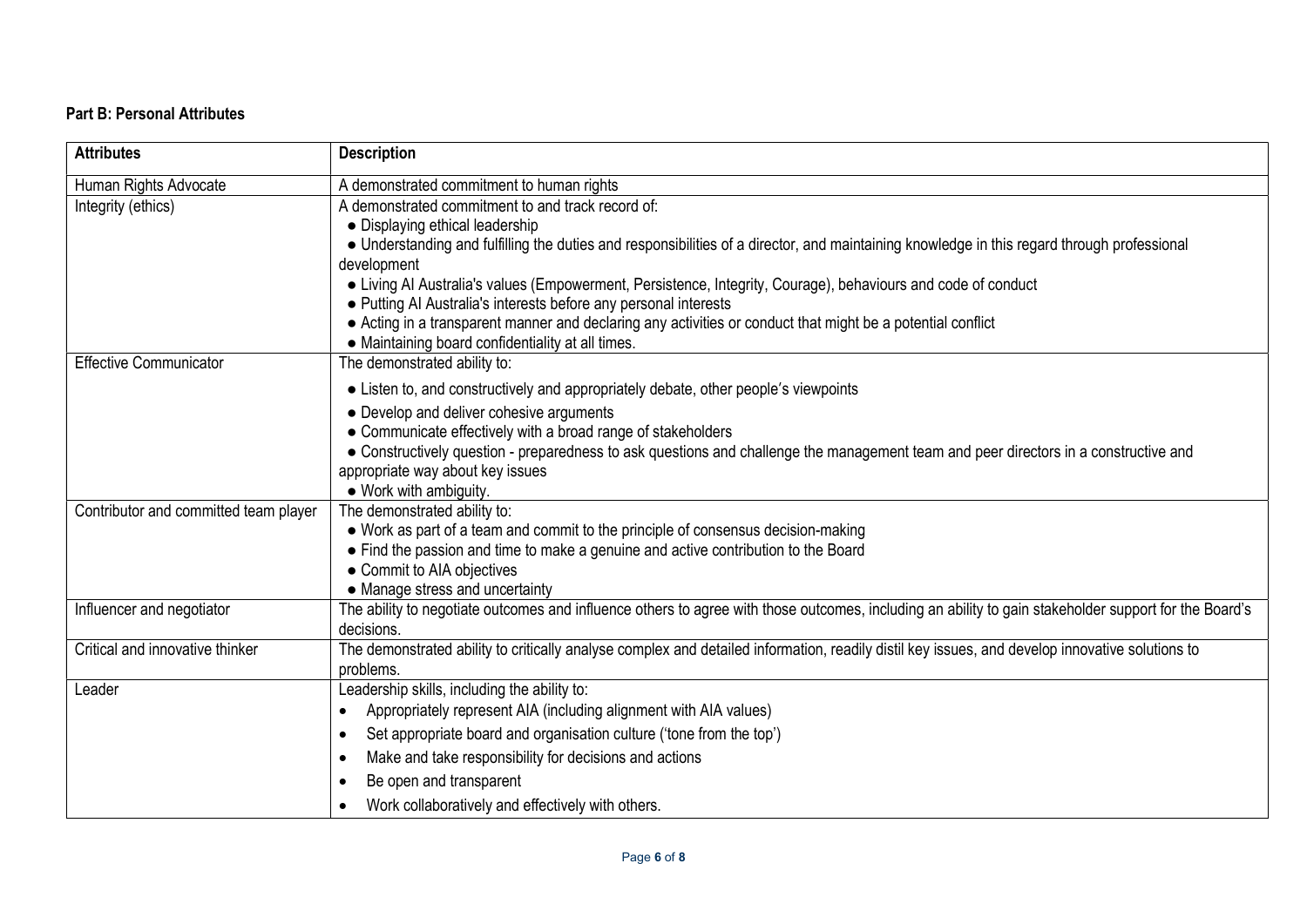| Personal commitment to diversity and | Demonstrated commitment to diversity, inclusion and wellbeing. |
|--------------------------------------|----------------------------------------------------------------|
| inclusion                            |                                                                |
| Commitment to AIA's Values and       | Demonstrated commitment to AIA's Values and Behaviours Charter |
| <b>Behaviours</b>                    |                                                                |

### Part C: Diversity and Lived Experience

AI Australia is committed to a culture that values and embraces diversity and inclusion throughout all levels of the organisation.

Diversity refers to the unique differences, capabilities and experiences that individuals bring to the workplace and the Board. These differences are broad and include, but are not limited to, sex and gender identity, race or cultural identity , age, sexual orientation, religion, disability status, rights holders and regions (metro, regional, rural and remote), education, socio-economic status, , thinking style, and relationship or caring status.

Inclusion refers to creating an environment where people feel respected, connected to one another, do meaningful work and where they have opporunities for development. It's an environment that actively seeks and values the richness that different identities, ideas and perspectives can bring to an organisation. Al Australia's commitment is to build a fair, equitable, healthy and engaging culture where differences are embraced and leveraged and where there is alignment between words and actions.

Lived experience refers to individuals who identify as possessing the attributes set out in the table below.

Diversity and inclusion are recognised as being essential to a high performing organisation which also aims to represent a diverse membership.

Diverse thinking and differing perspectives are recognised as:

- Contributing to improved decision-making
- Resisting groupthink
- Broadening the talent pool
- Reducing risk
- Contributing to leading governance practice
- Correlating with better financial performance
- Fostering a closer connection with, and understanding of, AIA's members, activists and volunteers.

Diversity and Lived Experience is considered and set out in the below table:

| Candidate | Age | Gender (if<br>disclosed) | Geography | Aboriginal and<br><b>Torres Strait</b><br>Islander | Culturally and<br>Linguistically<br><b>Diverse</b> | Refugee/Asylum-<br>seeker | Person of colour | Anything you<br>believe will bring  <br>diversity to the<br>board |
|-----------|-----|--------------------------|-----------|----------------------------------------------------|----------------------------------------------------|---------------------------|------------------|-------------------------------------------------------------------|
|           |     |                          |           |                                                    |                                                    |                           |                  |                                                                   |
|           |     |                          |           |                                                    |                                                    |                           |                  |                                                                   |